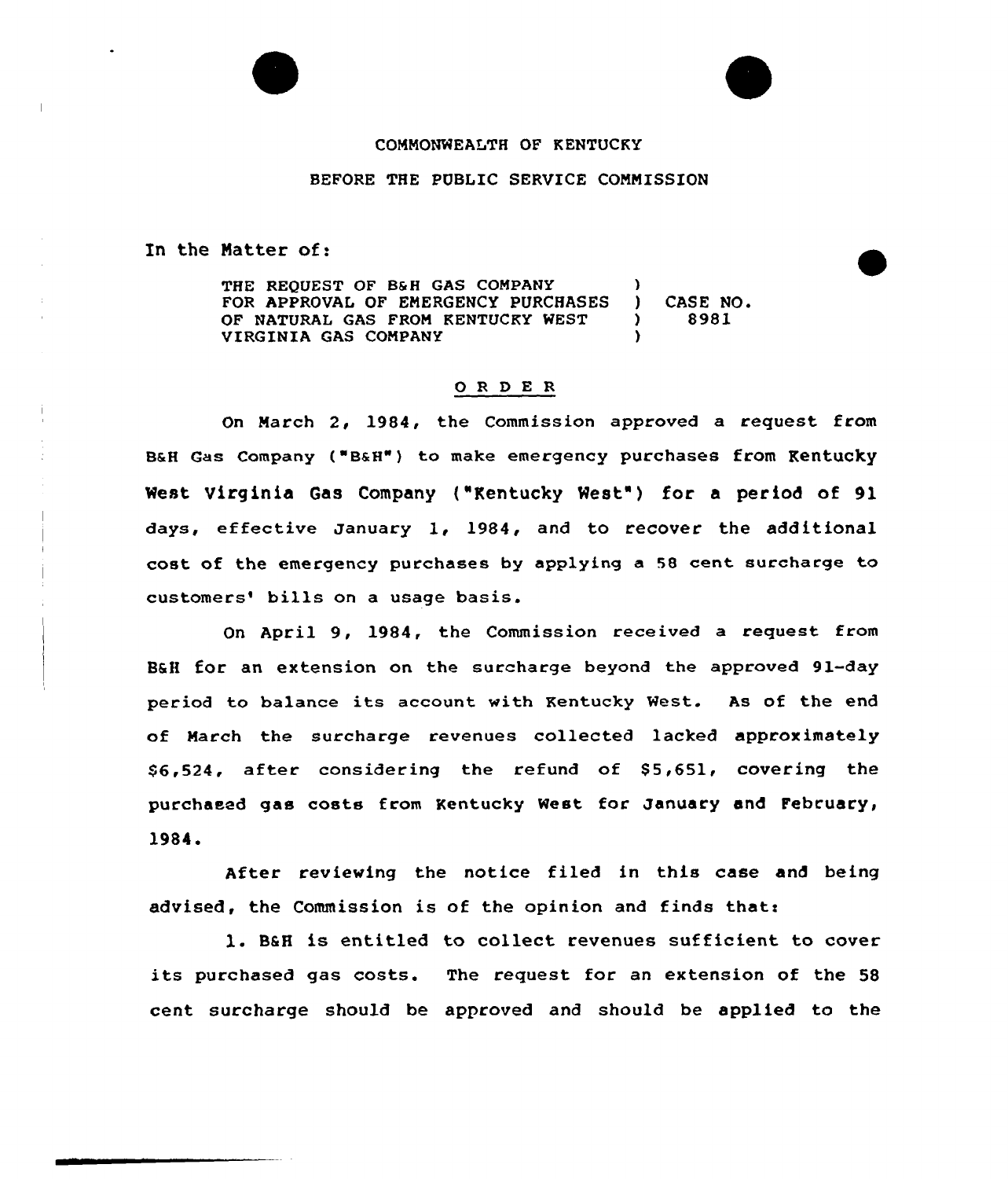billings for the months of April and May, 1984, unless B&H is able to balance its account with Kentucky Nest at an earlier date, in which event the billing of the surcharge should cease immediately.

2. BaH should file with the Commission <sup>a</sup> statement of gas costs and revenues collected at the end of Nay 1984, or the date at which H&H is able to balance its account with Kentucky West if earlier than Nay 31, 1984.

IT IS THEREFORE ORDERED that BSH's request for an extension on the surcharge in the amount of 58 cents is hereby approved for the period through the end of Nay 1984, unless BSH is able to balance its account with Kentucky Nest at an earlier date, in which event the billing of the surcharge should cease immediately.

IT IS FURTHER ORDERED that BaH shall file with the Commission a statement of gas costs and revenues collected at the end of May 1984, or the date at which B&H is able to balance its account with Kentucky West if earlier than Nay 31, 1984.

IT IS FURTHER ORDERED that within 30 days from the date of this Order BaH shall file its revised tariff sheets setting out the rates approved herein.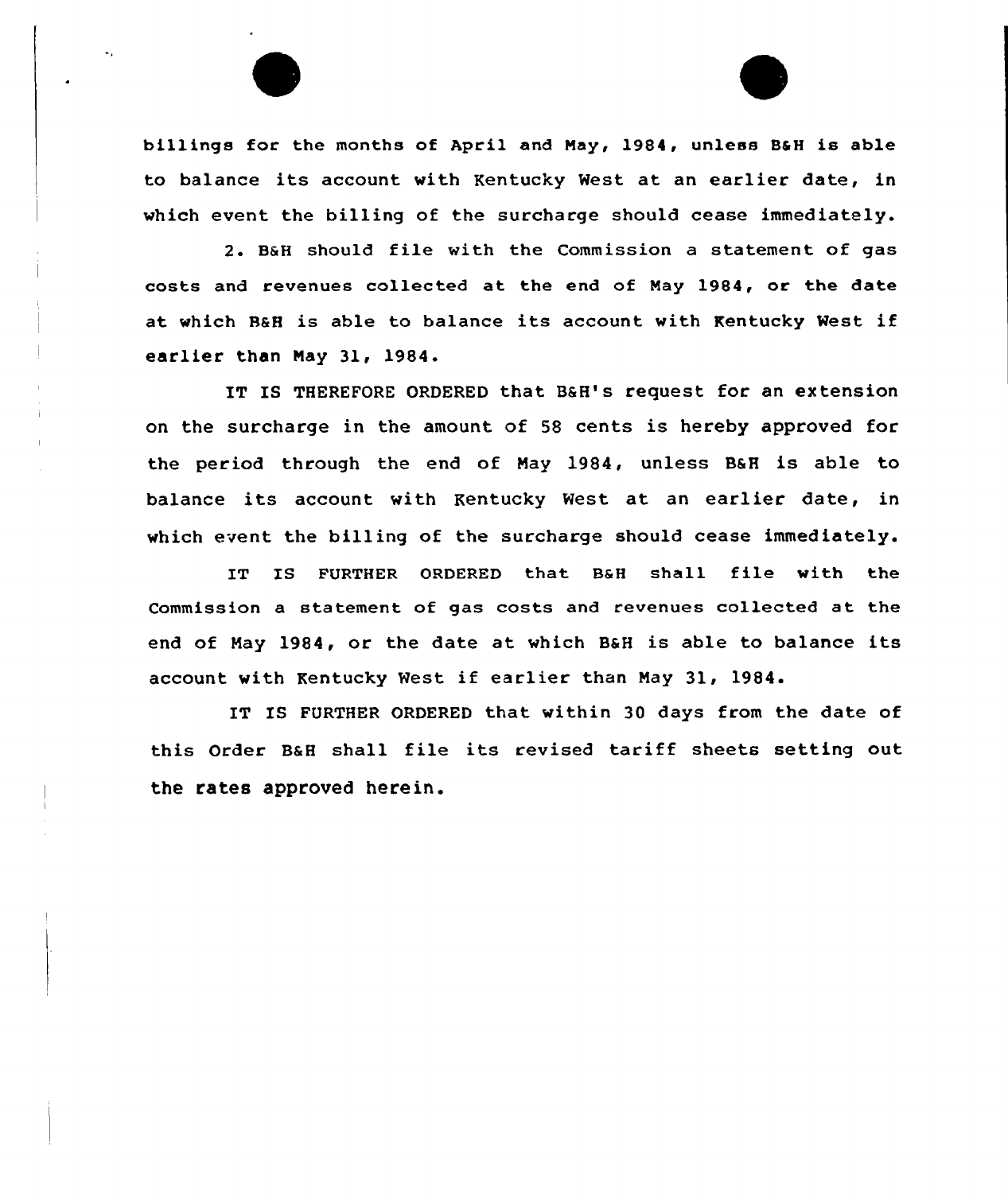

Done at Frankfort, Kentucky, this 27th day of April, 1984.

PUBLIC BERVICE COMMISSION rull *Chairman* Vice Chairman 'arri søn **Commissi** oner

 $\frac{1}{2}$ 

ATTEST:

Secretary